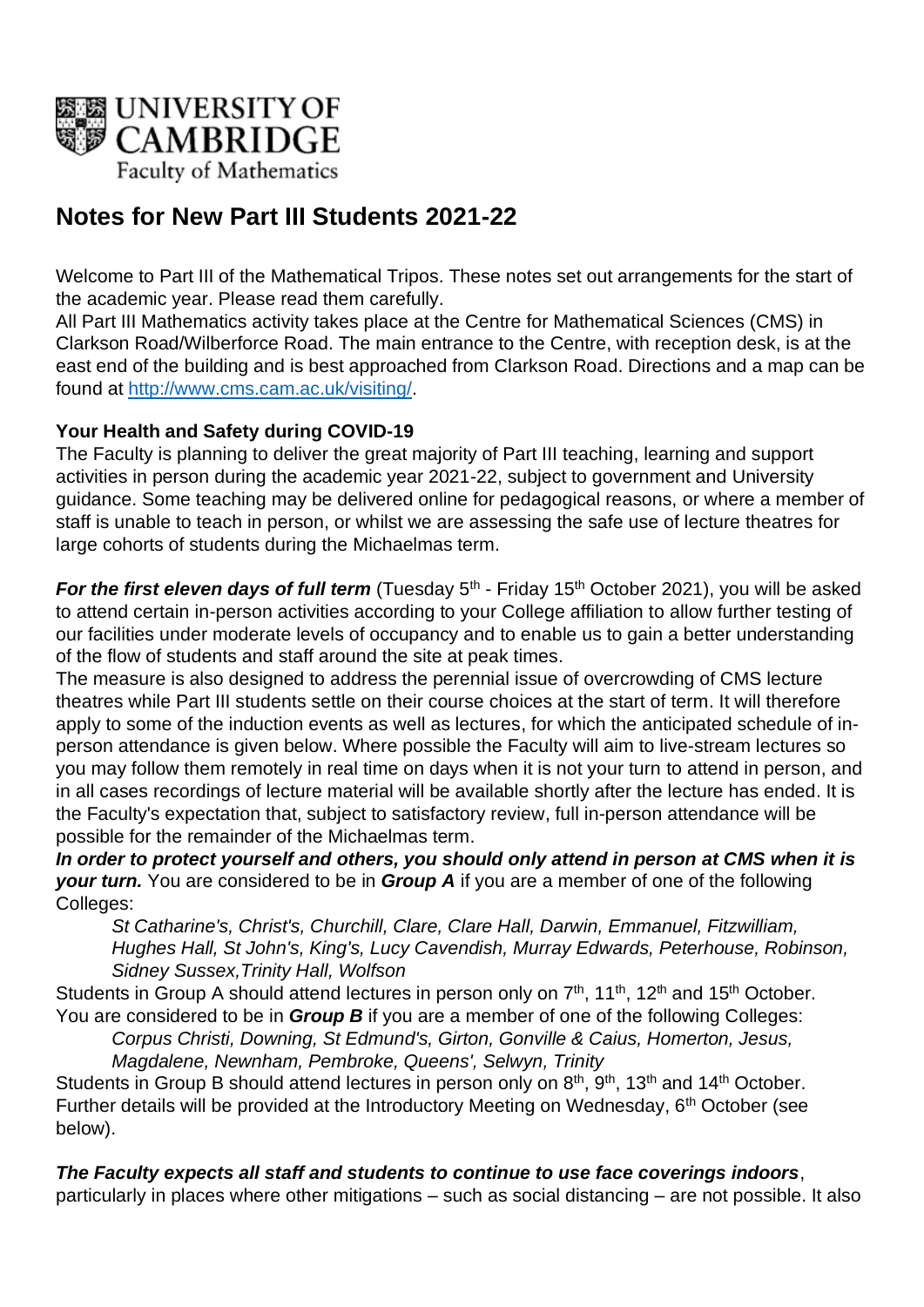strongly encourages all students to take part in the University's weekly Asymptomatic COVID-19 Screening Programme, and to take a lateral flow test ahead of large gatherings (such as the induction events).

The nature of the pandemic is such that there may well have to be ongoing adjustments to the way Part III operates, possibly at short notice, and it is important that students monitor their University email regularly for updates.

# **MASt Welcome to CMS and Part III**

Part III students who were **not** Cambridge undergraduates are *strongly encouraged* to attend a Welcome Meeting, which will take place in MR2 at the Centre for Mathematical Sciences on **Tuesday, 5<sup>th</sup> October 2021**. The programme includes a brief overview of the programme for those new to Cambridge, and a Q&A panel with current PhD students who attended Part III and were undergraduates elsewhere.

**9.00-10.00** MASt Welcome (Group B)

**10.30-11.30** MASt Welcome (Group A)

Orientation tours of the CMS will be organised in small groups immediately following the MASt Welcome on Tuesday, 5<sup>th</sup> October 2021, and students should therefore expect to be in attendance for an additional half hour following their Welcome time slot.

## **Part III Introductory Meeting**

*All* Part III students (MASt and MMath) *must* attend the Introductory Meeting, which will take place in MR2 at the Centre for Mathematical Sciences on **Wednesday, 6 th October 2021**. This will include introductory presentations by

Professor Imre Leader (Part III Course Director, DPMMS)

Dr David Stuart (Part III Course Director, DAMTP)

Dr Julia Wolf (Director of Taught Postgraduate Education, Faculty of Mathematics) Dr Rajen Shah (Equality and Diversity Contact, Faculty of Mathematics)

Angela Eastman (Facilities Manager)

followed by a presentation of the course offering in individual subject areas by Part III Subject Advisors. The timings will be as follows.

**9.00-10.00** Introductory Meeting (Group A)

**10.30-11.30** Introductory Meeting (Group B)

**12.00-13.30** DPMMS Subject Advisor Presentations (Groups A and B)

**14.00-16.15** DAMTP Subject Advisor Presentations (Groups A and B)

**16.30-17.00** Group photograph in front of Betty and Gordon Moore Library (Groups A and B) All induction activities (with the exception of the orientation tours and the photograph) will be livestreamed via the Part III Academic Support Moodle 2021-22, and a recording will be made available by the end of the day for the benefit of those who are unable to attend in person.

# **Departmental Registration**

Every Part III student *must* formally register with either the Department of Applied Mathematics and Theoretical Physics (DAMTP), or the Department of Pure Mathematics and Mathematical Statistics (DPMMS) at the start of the academic year. Students may only register with one Department. Each Department is formally responsible for the students registered with it. Students may take courses offered by either Department, irrespective of their registration and are advised to register with the Department which most closely aligns with their academic interests (i.e. the Department which offers the majority of courses that the student intends to take).

*Registration takes place on Wednesday, 6 th October* via an online form, which will be available on the Part III Academic Support Moodle following the Introductory Meeting. Students will need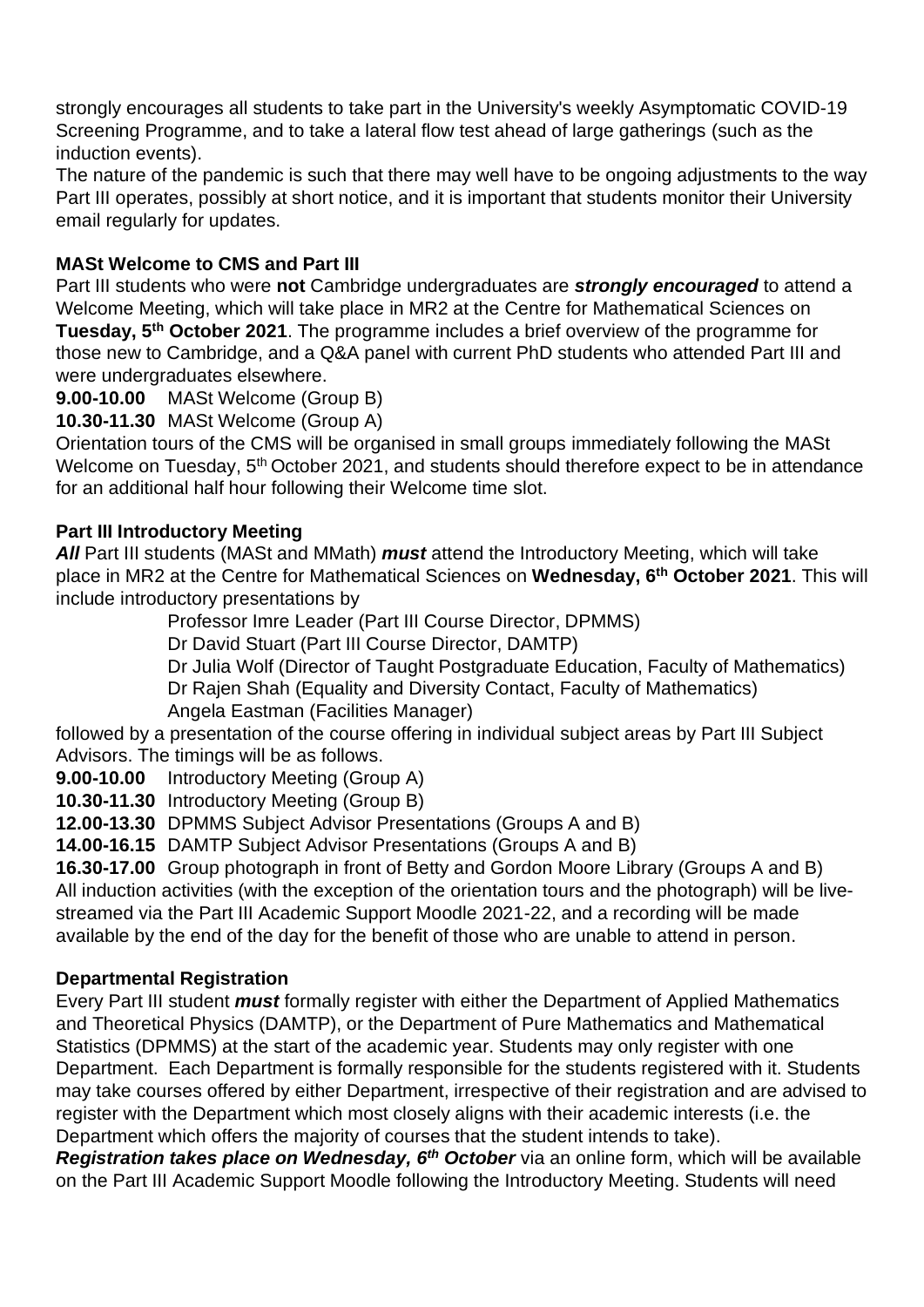their Raven password (which they will receive from the University Information Service) to log in. As well as confirming personal details, students will be asked with which Department they wish to register and to indicate their primary academic fields of interest.

#### **Preparatory Workshops**

At the start of the year the Faculty offers preparatory workshops in a number of subject areas. These are aimed at Part III students who have taken undergraduate courses in the relevant areas, but whose courses may not have covered all the material needed for this year's Part III lecture courses. These workshops cannot substitute for an entire undergraduate lecture course, so they mostly aim to convey intuition for the core concepts and provide guidance for further study. Further information and this year's timetable will be emailed to all incoming students on **Monday, 27 th September**.

#### **Part III Guide to Courses**

The Part III Guide to Courses provides detailed information about the lecture courses on offer this academic year. It is available online at [http://www.maths.cam.ac.uk/part-iii-guide-courses,](http://www.maths.cam.ac.uk/part-iii-guide-courses) and subject to modifications until the start of term. It is recommended that students look at the Guide to Courses before they arrive. There will be no hardcopies this year.

#### **Part III Handbook and Lecture Timetable**

Electronic copies of the Part III Handbook and the lecture timetable will be made available on the Part III webpages by Wednesday, 6<sup>th</sup> October. There will be no hardcopies this year. *Please note that lectures begin on Thursday, 7 th October.*

#### **Email**

By the start of term you should already have access to your University email address and passwords. If you do not yet have this information, details of how you can activate your account and retrieve your passwords can be found at https://help.uis.cam.ac.uk/new-starters/it-forstudents/intro. You will need your Raven password to complete the Part III Registration process on Wednesday, 6<sup>th</sup> October, so please ensure you obtain your password before this date. The Part III student mailing lists will be populated from the start of term and it is to your University email that all formal correspondence will be directed. You must ensure that you regularly check your email to ensure that you do not miss important information.

## **University Card and Access to the CMS**

Your College should provide you with your University Card. If you bring your card to the Introductory Meeting then it can be left at CMS Reception for programming to allow you out-ofhours access to CMS. Given the large number of requests at this time of year, it will normally take at least half a day for Reception to programme your card.

## **Library Services**

The Betty and Gordon Moore Library (BGML), located on the CMS site, is the principal STEM library of the University. Extensive information about the library's services can be found at [https://moore.libraries.cam.ac.uk.](https://moore.libraries.cam.ac.uk/)

#### **College Tutor and Director of Studies**

The Faculty of Mathematics and the University operate on the assumption that you have been assigned both a Director of Studies and a Tutor by your College. Please make sure that you know who your Director of Studies and your College Tutor are. You must meet with them during your first week here.